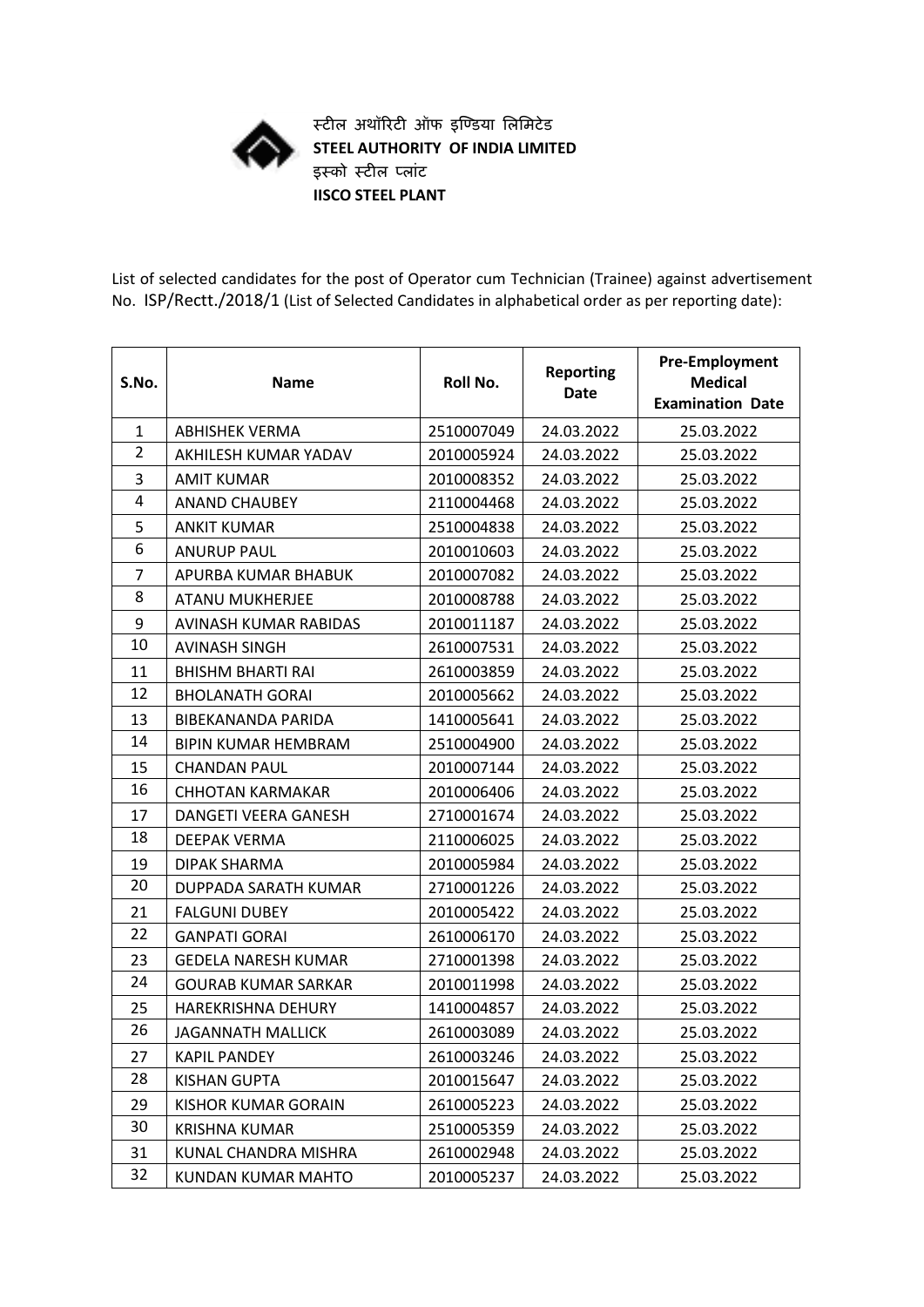| 33 | <b>MANOJ KUMAR DAS</b>    | 1410007246 | 24.03.2022 | 25.03.2022 |
|----|---------------------------|------------|------------|------------|
| 34 | <b>MANOJIT MAJI</b>       | 2010005427 | 24.03.2022 | 25.03.2022 |
| 35 | MANZOOR ALAM              | 2610008936 | 24.03.2022 | 25.03.2022 |
| 36 | MD QUAISER ABDULLAH       | 2010008050 | 24.03.2022 | 25.03.2022 |
| 37 | MOHAMMAD SAJID AHMED      | 2010013494 | 24.03.2022 | 25.03.2022 |
| 38 | <b>MOHIT GUPTA</b>        | 2610009019 | 24.03.2022 | 25.03.2022 |
| 39 | MUNILAL GAGRAI            | 2610003964 | 24.03.2022 | 25.03.2022 |
| 40 | <b>NAFISH ALI</b>         | 2010006300 | 24.03.2022 | 25.03.2022 |
| 41 | PRABHAKAR KUMAR           | 2510003042 | 24.03.2022 | 25.03.2022 |
| 42 | PRERIT PRADIP DAHAT       | 2310001034 | 24.03.2022 | 25.03.2022 |
| 43 | RAJA NAG                  | 2010005240 | 24.03.2022 | 25.03.2022 |
| 44 | RAKESH ADARI              | 2710001158 | 24.03.2022 | 25.03.2022 |
| 45 | SHASHIKANT KUMAR          | 2610003217 | 24.03.2022 | 25.03.2022 |
| 46 | SOURAV CHANDRA KEWAT      | 2010007590 | 24.03.2022 | 25.03.2022 |
| 47 | <b>SUBHOJIT SARKAR</b>    | 2010006176 | 24.03.2022 | 25.03.2022 |
| 48 | SUBHRAKANTA SETHY         | 1410004959 | 24.03.2022 | 25.03.2022 |
| 49 | <b>SUMAN KUNDU</b>        | 2010006884 | 24.03.2022 | 25.03.2022 |
| 50 | <b>SUNIL KUMAR SOREN</b>  | 1410004606 | 24.03.2022 | 25.03.2022 |
| 51 | <b>SUROJIT NASKAR</b>     | 2010006482 | 24.03.2022 | 25.03.2022 |
| 52 | <b>SWARUP KUMAR SAHA</b>  | 2010006648 | 24.03.2022 | 25.03.2022 |
| 53 | YUGESH KUMAR RABIDAS      | 2610003615 | 24.03.2022 | 25.03.2022 |
| 54 | <b>ALOK RANJAN</b>        | 2510004184 | 25.03.2022 | 26.03.2022 |
| 55 | <b>ANKIT CHAKRABORTY</b>  | 2010002074 | 25.03.2022 | 26.03.2022 |
| 56 | ANTIM KUMAR               | 2410001412 | 25.03.2022 | 26.03.2022 |
| 57 | APURBA MAJEE              | 2010000050 | 25.03.2022 | 26.03.2022 |
| 58 | ASHIM SARKAR              | 2010005449 | 25.03.2022 | 26.03.2022 |
| 59 | <b>AVINASH RAJAK</b>      | 2610004258 | 25.03.2022 | 26.03.2022 |
| 60 | <b>AVIRUP CHAKRABORTY</b> | 2010001564 | 25.03.2022 | 26.03.2022 |
| 61 | <b>BIKASH SOWMAJI</b>     | 2010000446 | 25.03.2022 | 26.03.2022 |
| 62 | <b>CHANDRA PRKASH</b>     | 2510001995 | 25.03.2022 | 26.03.2022 |
| 63 | DIPAK KUMAR DAS           | 2010007953 | 25.03.2022 | 26.03.2022 |
| 64 | <b>GAUTAM KUMAR</b>       | 2510001183 | 25.03.2022 | 26.03.2022 |
| 65 | JITENDRA KUMAR SAHOO      | 1410000314 | 25.03.2022 | 26.03.2022 |
| 66 | KAMAL SINGH               | 2110000087 | 25.03.2022 | 26.03.2022 |
| 67 | KARUNAMOY BHANDARI        | 2010000061 | 25.03.2022 | 26.03.2022 |
| 68 | <b>LAXMAN BAGE</b>        | 1410004049 | 25.03.2022 | 26.03.2022 |
| 69 | <b>MANISH KUMAR</b>       | 2510003830 | 25.03.2022 | 26.03.2022 |
| 70 | MUKESH KUMAR MURMU        | 2610000475 | 25.03.2022 | 26.03.2022 |
| 71 | NARAYAN PRASAD NAYAK      | 1410008429 | 25.03.2022 | 26.03.2022 |
| 72 | PALASH SAHA               | 2010000151 | 25.03.2022 | 26.03.2022 |
| 73 | PANKAJ BAHANDA            | 2610004599 | 25.03.2022 | 26.03.2022 |
| 74 | PANKAJ KUMAR              | 2610008375 | 25.03.2022 | 26.03.2022 |
| 75 | PRAKASH MAJUMDER          | 2010000667 | 25.03.2022 | 26.03.2022 |
| 76 | PRAKASH PRASAD            | 2010009927 | 25.03.2022 | 26.03.2022 |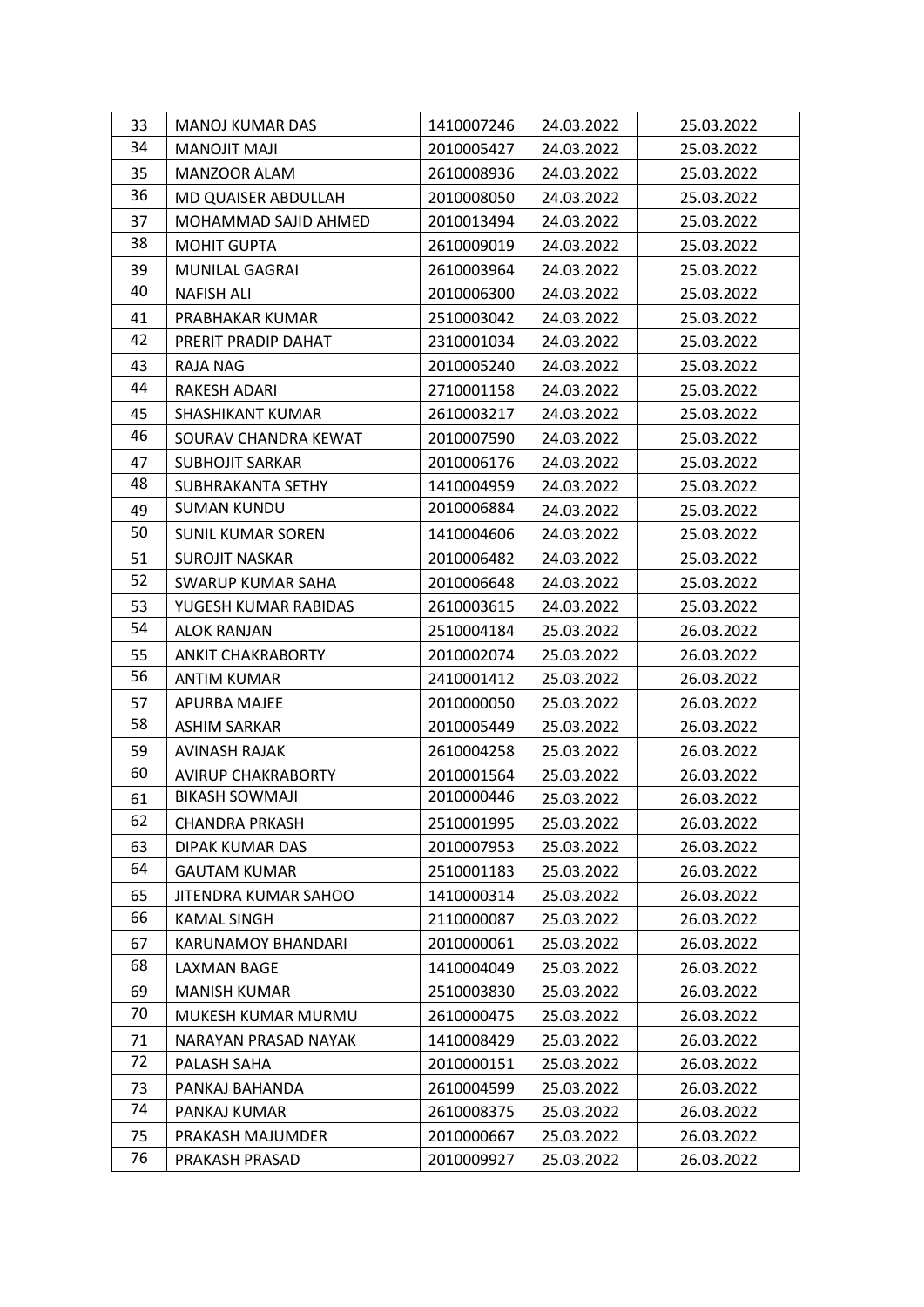| 77  | PRIYANKA CHAND            | 2010007730 | 25.03.2022 | 26.03.2022 |
|-----|---------------------------|------------|------------|------------|
| 78  | RAJA KUMAR                | 2510008675 | 25.03.2022 | 26.03.2022 |
| 79  | RAKESH KUMAR              | 2510004899 | 25.03.2022 | 26.03.2022 |
| 80  | RAMAKANTA SAMAL           | 1410001400 | 25.03.2022 | 26.03.2022 |
| 81  | RAVI KUMAR DAS            | 2610006603 | 25.03.2022 | 26.03.2022 |
| 82  | RAVI KUMAR KAUSHAL        | 2110005198 | 25.03.2022 | 26.03.2022 |
| 83  | RAVI KUMAR VERMA          | 2510003259 | 25.03.2022 | 26.03.2022 |
| 84  | RAVINDRA TIWARI           | 2110004470 | 25.03.2022 | 26.03.2022 |
| 85  | RISHABH DEV PADDMANABHAM  | 2110001675 | 25.03.2022 | 26.03.2022 |
| 86  | RITESH RANSORE            | 1310000059 | 25.03.2022 | 26.03.2022 |
| 87  | SANCHYEE KUMARI           | 2610001040 | 25.03.2022 | 26.03.2022 |
| 88  | SANJEEV RANJAN KUMAR      | 2510007907 | 25.03.2022 | 26.03.2022 |
| 89  | SANJIB DAS                | 2010002161 | 25.03.2022 | 26.03.2022 |
| 90  | SANJOY KUMAR GHOSH        | 2010014738 | 25.03.2022 | 26.03.2022 |
| 91  | SANTOSH KUMAR RAI         | 2510005917 | 25.03.2022 | 26.03.2022 |
| 92  | SAURABH KUMAR KAIM        | 1310000679 | 25.03.2022 | 26.03.2022 |
| 93  | SHAHANAZ BANO             | 2110003356 | 25.03.2022 | 26.03.2022 |
| 94  | SHIBSANKAR MUKHERJEE      | 2010002438 | 25.03.2022 | 26.03.2022 |
| 95  | SHILPI KUMARI             | 2610000983 | 25.03.2022 | 26.03.2022 |
| 96  | <b>SHUSHOVAN PAUL</b>     | 2010005571 | 25.03.2022 | 26.03.2022 |
| 97  | SOMNATH SAH               | 2510006502 | 25.03.2022 | 26.03.2022 |
| 98  | SOURAV MANDAL             | 2010004049 | 25.03.2022 | 26.03.2022 |
| 99  | SUBHASISH SINGHA          | 2010001975 | 25.03.2022 | 26.03.2022 |
| 100 | SUBHENDU MUKHERJEE        | 2010012640 | 25.03.2022 | 26.03.2022 |
| 101 | SUDHANSHU SHEKHAR         | 2510001431 | 25.03.2022 | 26.03.2022 |
| 102 | <b>SUDIP MAHATA</b>       | 2010010013 | 25.03.2022 | 26.03.2022 |
| 103 | <b>SURAJ KUMAR</b>        | 2510000035 | 25.03.2022 | 26.03.2022 |
| 104 | <b>SURAJ KUMAR DAS</b>    | 2610008052 | 25.03.2022 | 26.03.2022 |
| 105 | SWAGATA DE                | 2010013225 | 25.03.2022 | 26.03.2022 |
| 106 | <b>TARUN HALDER</b>       | 2010003868 | 25.03.2022 | 26.03.2022 |
| 107 | ANIL KUMAR SINGH          | 2110001001 | 26.03.2022 | 28.03.2022 |
| 108 | <b>ANOOP PATEL</b>        | 1310000284 | 26.03.2022 | 28.03.2022 |
| 109 | <b>ARIJIT SANYAL</b>      | 2010007543 | 26.03.2022 | 28.03.2022 |
| 110 | ASHISH ANAND              | 2510000738 | 26.03.2022 | 28.03.2022 |
| 111 | <b>BHARAT SETH</b>        | 1410004620 | 26.03.2022 | 28.03.2022 |
| 112 | <b>BHISMABANDHU KALLO</b> | 1410003914 | 26.03.2022 | 28.03.2022 |
| 113 | ENAKSHI JANA              | 2010006965 | 26.03.2022 | 28.03.2022 |
| 114 | KRISHNENDU SAHA SAHA      | 2010008542 | 26.03.2022 | 28.03.2022 |
| 115 | MD FIROZ ALAM             | 2510004104 | 26.03.2022 | 28.03.2022 |
| 116 | NANDAGOPAL ACHARYA        | 2010000218 | 26.03.2022 | 28.03.2022 |
| 117 | PALASH DAS                | 2010005551 | 26.03.2022 | 28.03.2022 |
| 118 | PAVAN KUMAR               | 2110003648 | 26.03.2022 | 28.03.2022 |
| 119 | PRIYABRATA SAHOO          | 1410005115 | 26.03.2022 | 28.03.2022 |
| 120 | RADHAKANTA MALLICK        | 2010007679 | 26.03.2022 | 28.03.2022 |